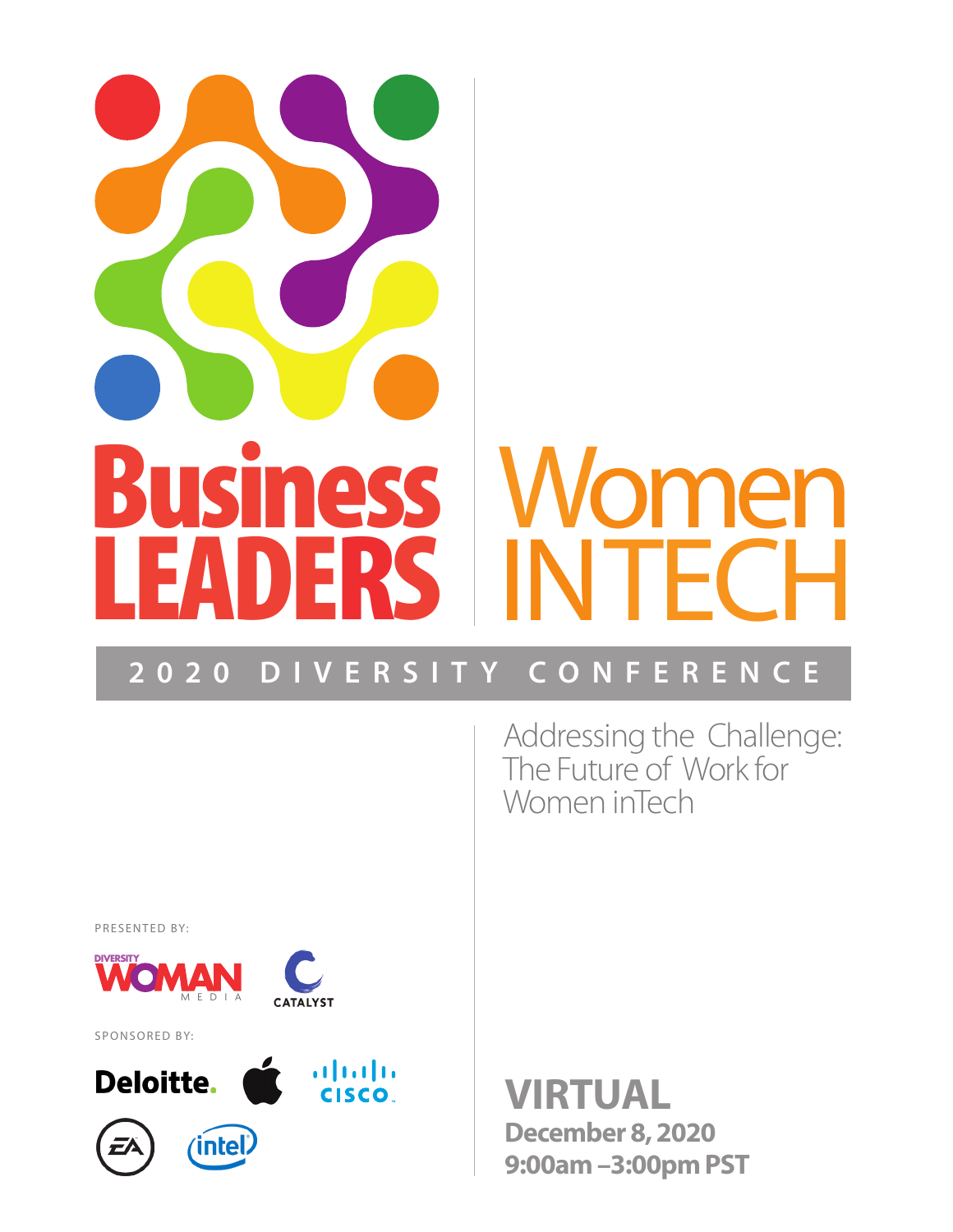

# **AGENDA •** December 8, 2020 **•** 9:00–3:00 PST **•** Virtual **Addressing the Challenge: The Future of Work for Women inTech**

All leaders are interested in countering the impact the pandemic is having on gender equality. We recognize the importance of gender diversity, but our reality is that it has always been hard to find great talent, as well as advance and retain that talent in corporate environments that are often not set up for women to succeed. When we add in the burden of unpaid care due to COVID-19 and economic instability disproportionately carried by women, the need is clear: We must create tools and cuttingedge practices to create, build and maintain a future of work that provides equity and supports advancement of all women.

### **9:00 – 9:10 AM**

### **WELCOME & OVERVIEW**

**Dr. Sheila Robinson** | CEO & Publisher | **Diversity Woman Media LLC Lorraine Hariton** | CEO | **Catalyst**

### **9:10 – 9:50 AM**

### **FIRESIDE KEYNOTE | THE FUTURE OF WORK**

**MODER ATOR:** TBD | Future of Work Group, Catalyst **PANELISTS: Lorraine Hariton** | CEO | **Catalyst Janet Foutty** | Chair of the Board | **Deloitte**

### **9:50 – 10:20 AM**

**MORNING KEYNOTE** 

TBD | **Electronic Arts**

### **10:20 - 11:00 AM**

### **BEST PRACTICES OF THE IMPACT OF WOMEN: COMPANIES CREATING A BETTER FUTURE**

**MODERATOR: Erin Tselenchuk PANELISTS: Melynnie Rizvi** | Deputy General Counsel and Senior Director of Employment, Inclusion and Impact | **Survey Monkey Melonie Parker** | Chief Diversity Officer | **Google**

### **11:00 AM – 11:30 AM**

## **Game Changer Awards**

**INTRODUCTIONS: Lorraine Hariton** | CEO | **Catalyst Dr. Sheila Robinson** | CEO & Publisher | **Diversity Woman Media LLC** MALE ALLY AWARD **John Chambers** | Founder | **JC2 Ventures**

WOMAN SUPPORTING WOMEN AWARD **Freada Kapor Klein** | Founder | **Kapor Center**

**COMPANY CHANGING THE GAME FOR WOMEN IN TECH AWARD Lori Castillo Martinez** | Vice President, Global Employee Relations and Equality | **Salesforce**